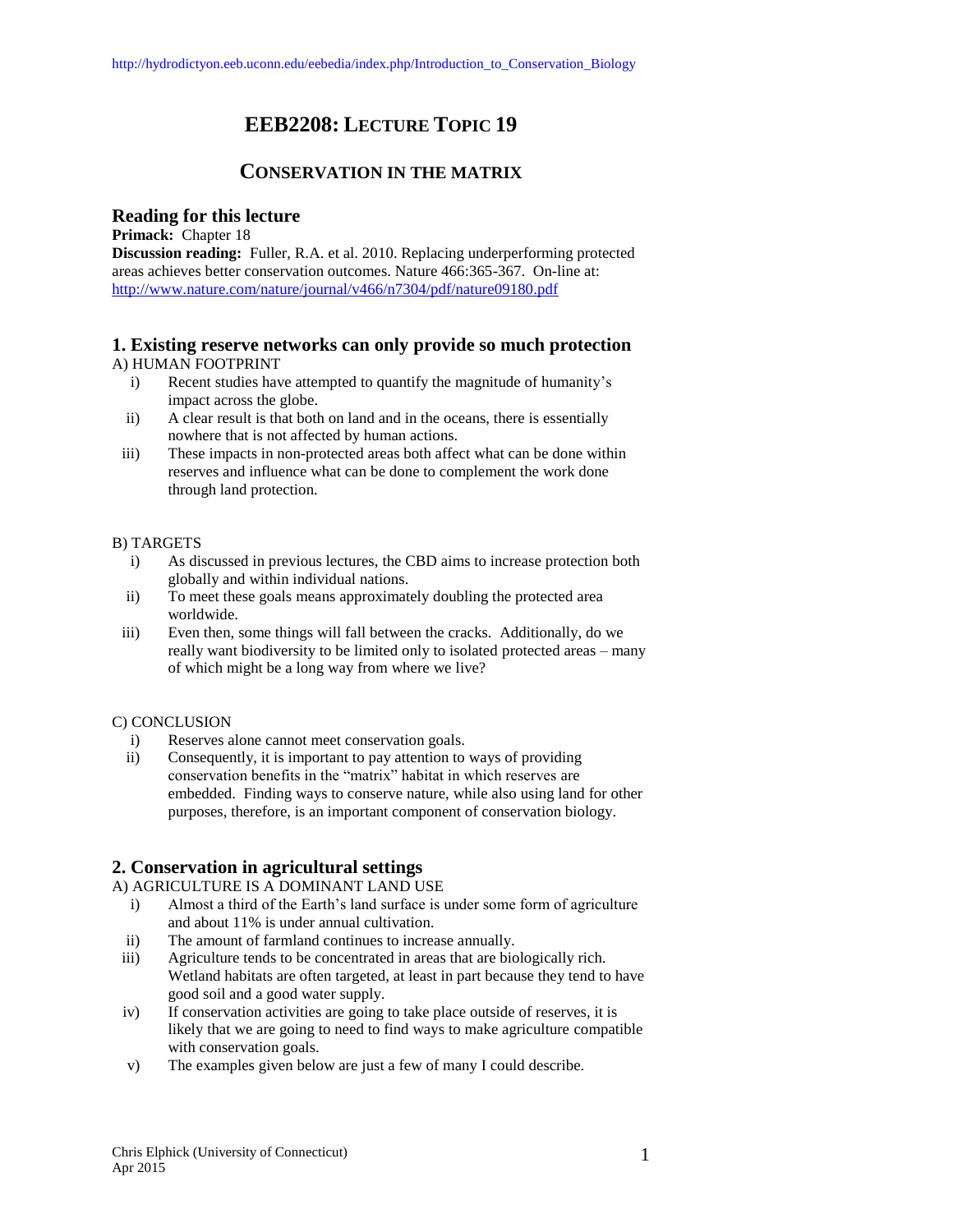#### B) BIRDS IN RICE FIELDS

- i) Rice is one the world's most important crops for example it has been estimated that over half of the world's human population gets the bulk of their calories from rice.
- ii) Rice paddies make up close to 10% of all cropland in the world, and rice is grown throughout the tropics and in many warm temperate areas too.
- iii) Rice is unusual in that it is typically (not always) grown in flooded conditions. This means that it can potentially provide habitat for wetland species – this is not so for most crops.
- iv) In California, about 90% of the wetlands that were present 200 years ago have been drained. California is also one of the most important areas in North America for wintering waterbirds – 20 to 40 million ducks, geese and swans are thought to have spent the winter in the region historically (today the number is about 4-6 million).
- v) Rice is an important crop in California, which has some of the most productive rice lands in the world. Many farmers in the region have switched from the practice of burning residual straw and stubble after harvest, to flooding their fields so that the straw decomposes. This change came about because of legislation to phase out stubble burning because of the air pollution that is created.
- vi) The result of this activity is greatly increased use of fields by waterbirds three times as many waterbirds occur in fields that farmers have intentionally flooded than in fields that are just left alone during the winter. For many species the difference in use is much greater.
- vii) There also is evidence that the presence of waterbirds in flooded fields helps increase the rate of straw decomposition – hence, there is a potential economic benefit to farmers to having the birds in the fields.
- viii) Globally, similar patterns exist 100s of waterbird species occur in rice fields, including some endangered species.

#### C) SHADE COFFEE

- i) Another example of the way in which agricultural methods can be modified to make them more compatible with wildlife conservation is shade-grown coffee.
- ii) This type of coffee is grown in areas where many of the tropical forest trees are left standing – the coffee forms an understory layer in the forest (normally forest is cleared and coffee is grown under direct sunlight).
- iii) Shade coffee has many benefits it keeps the forest somewhat intact and supports a much wider variety of organisms than sun coffee. It also has other environmental benefits, including reducing the amount of soil erosion relative to sun coffee. Fewer agricultural chemicals are typically used on shade coffee too.
- iv) As in the rice example, there appear to be benefits to the farmers to managing coffee in a way that is compatible with nature conservation.
- v) For example recent studies have shown that the number of pollinators visiting coffee flowers, and the subsequent amount of pollination, both decline further away from the forest edge – suggesting a potential economic benefit of planting coffee near to (or in) the forest.
- vi) Another study has shown that the presence of insectivorous birds and bats has a clear effect on the number of arthropods on coffee plants – whether this would translate into an effect on crop damage (or revenue) was less clear.